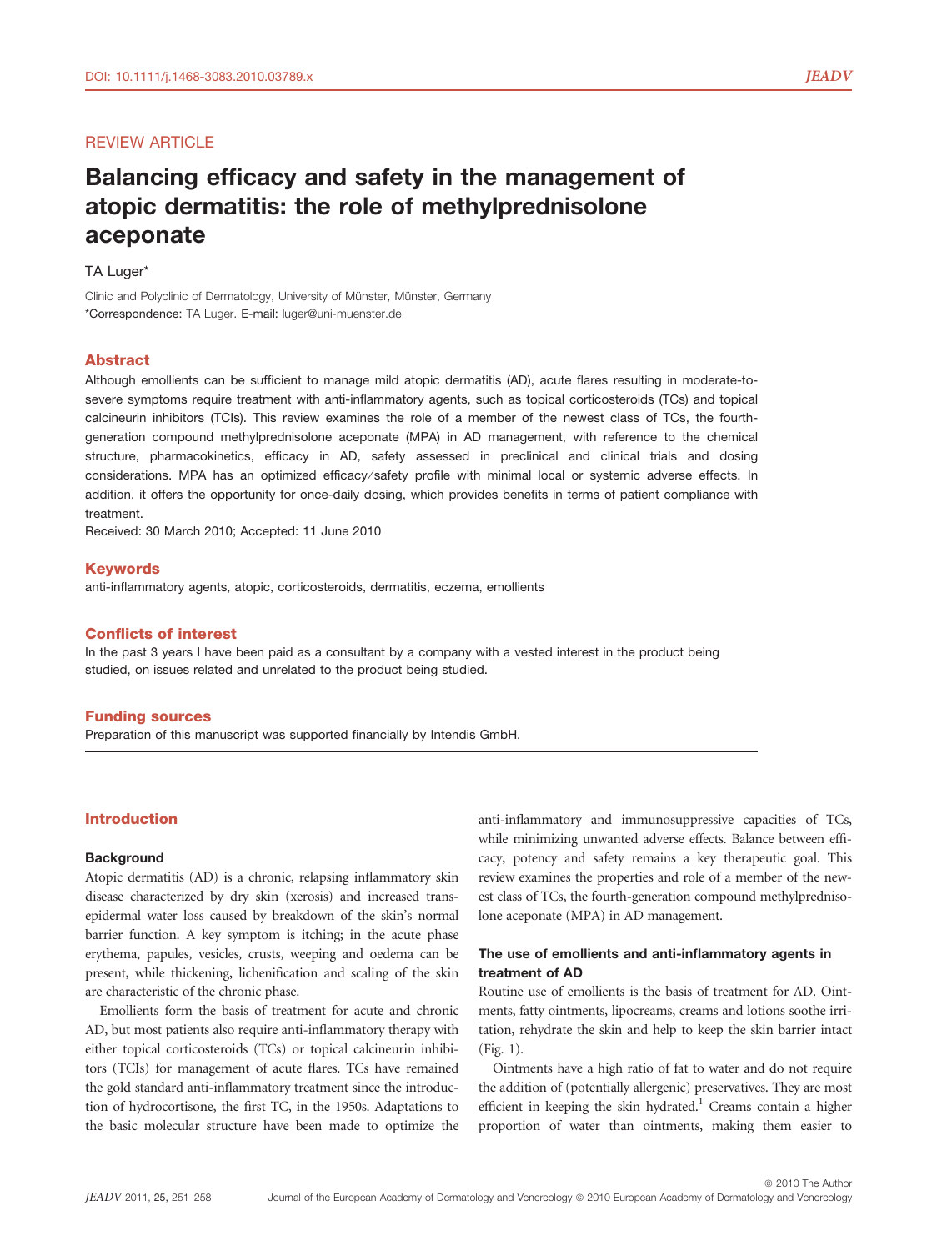

of the affected area.

spread, and can be applied liberally and frequently. Lotions have the highest water content of any emollient and therefore are rapidly absorbed. While they can soothe irritation rapidly, they are less efficient as moisturizers.

Emollients can be sufficient for the management of mild AD, but acute flares resulting in moderate-to-severe symptoms require treatment with anti-inflammatory agents (Fig. 2). TCs have remained the gold standard of anti-inflammatory therapy in AD for more than 50 years, even after the introduction of the TCIs (pimecrolimus and tacrolimus) for mild-to-moderate cases. TCs induce their effects via several mechanisms, including effects on gene expression and on the cells of the immune system. Whilst it is recognized that management of AD commonly requires concomitant use of emollients and anti-inflammatory agents, $\frac{2}{x}$  recent research has confirmed that, in children with AD, continued use of emollients after treatment with corticosteroids has ceased can help to maintain clinical improvements in xerosis and itching.<sup>3</sup>

The choice of vehicle used for TCs is important. Ideally, the selected vehicle should enhance lipophilicity and/or hydrate the stratum corneum to optimize absorption by the skin and facilitate release of the active ingredient into keratinocytes. These attributes increase the bioavailability of the topical therapy and can influence the tolerability and ease of application of a  $TC<sup>4</sup>$  For instance, stiff, occlusive ointments are unsuitable for application to weeping skin,

but are suitable for application to the soles of the feet; creams are the vehicle of choice for acute and sub-acute dermatoses in moist or intertriginous areas.<sup>5</sup>

#### Optimizing corticosteroid structure for use in AD

Many variants of the basic steroid structure (seventeen carbon atoms in four fused rings, with further carbon atoms contained in side chains) have been produced in an attempt to improve absorption, efficacy and potency, while minimizing side-effects (Table 1).

Such modifications can increase intrinsic potency (e.g. by methylation at C-6 or halogenation at C-9), improve lipophilicity (by esterification of alcohol residues) and increase metabolic resis $t$ ance.<sup>6–8</sup> Modifications that dramatically affect potency can often be accompanied by an increase in adverse events, however.<sup>7,8</sup> Researchers have sought to optimize the balance between potency and safety of TCs – this is particularly important in patients with chronic AD, and in paediatric patients. Corticosteroids are classified according to potency; the British classification scheme has four groups while the American scheme uses seven.<sup>9</sup> Table 1 shows the potency ranking of TCs based on the British scheme. A relatively small group of compounds combine optimum efficacy with minimum side-effects (Fig. 3). Newer molecules – e.g. mometasone furoate (MM), hydrocortisone-17-butyrate-21 propionate, prednicarbate and MPA – demonstrate favourable risk–benefit ratios with respect to anti-inflammatory effects, acceptability and convenience for patients, weak atrophogenicity and lack of cross-sensitivity reactions.<sup>7,10</sup>

# Mode of action of TCs in AD

Corticosteroids act via a number of pathways to reduce inflamma- $\chi$  tion.<sup>11,12</sup> Firstly, they exert differential control of gene expression via activation of nuclear receptors in target cells, which then regulate gene transcription.<sup>13,14</sup> On entering T lymphocytes, for instance, the drug molecule binds to specific glucocorticoid



\*TCIs should not be used in children <2 years or in those who are immunosuppressed

Figure 2 Stepwise management of AD. Treatment should be escalated according to the severity of AD symptoms. AD, atopic dermatitis; CyA, cyclosporin A; PUVA, psoralen and UVA treatment; TCs, topical corticosteroids; TCIs, topical calcineurin inhibitors. Reproduced from Akdis et al.<sup>2</sup>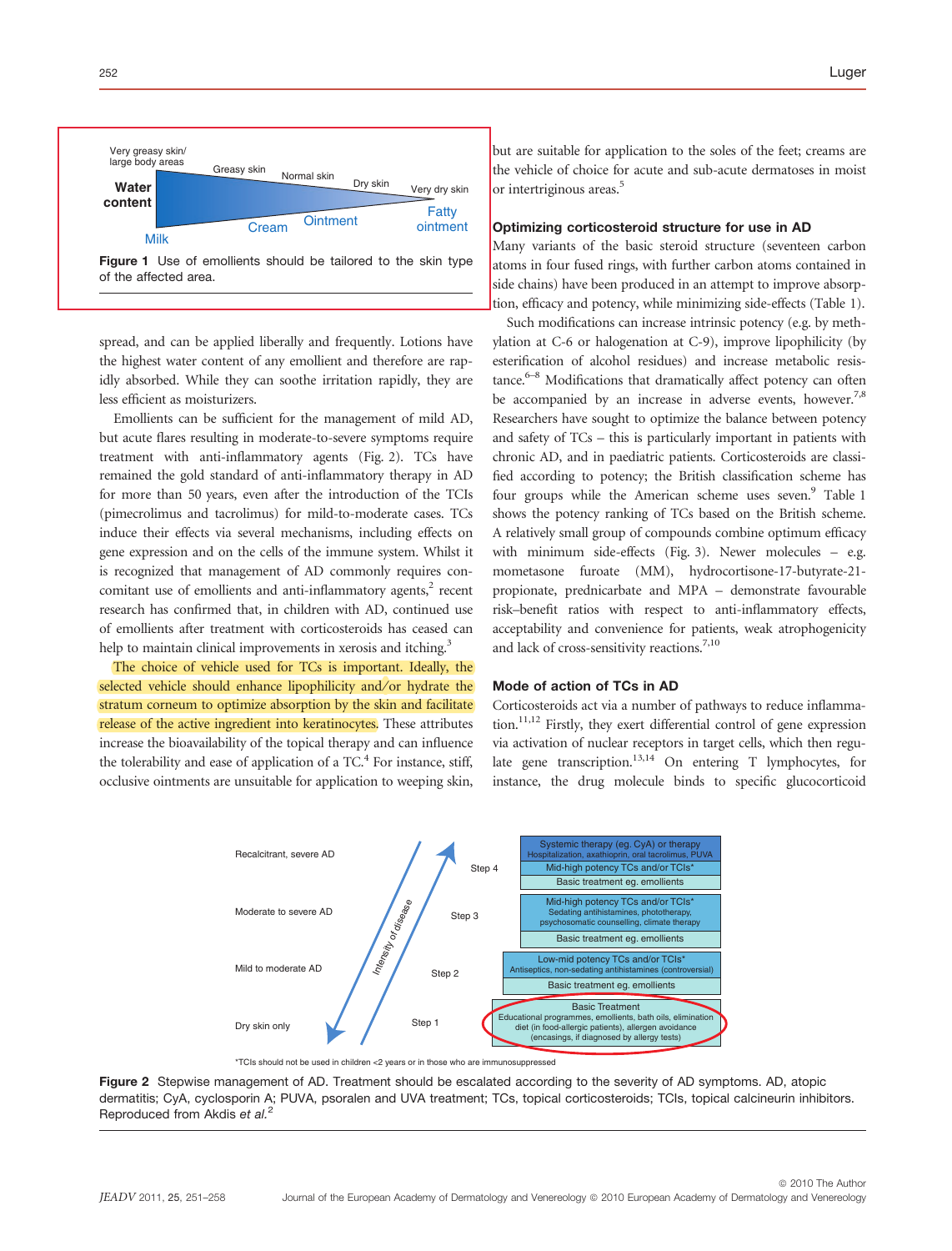| Corticosteroid               | <b>Structural modifications</b>                                                                  | <b>Formulations</b>                                           |
|------------------------------|--------------------------------------------------------------------------------------------------|---------------------------------------------------------------|
| Very potent                  |                                                                                                  |                                                               |
| Betamethasone dipropionate   | $6\alpha$ -methyl; 9 $\alpha$ -chloro; 16 $\beta$ -methyl;<br>17,21-dipropionate                 | Ointment (0.05%); cream (0.05%)                               |
| Clobetasol propionate        | 6α-methyl; 9α-fluoro; 16β-methyl; 17-propionate                                                  | Ointment (0.05%); cream (0.05%)                               |
| Diflorasone diacetate        | 6α-fluoro; 9α-fluoro; 16β-methyl; 17,21-diacetate                                                | Ointment (0.05%)                                              |
| Halobetasol propionate       | 6α-fluoro; 9α-fluoro; 16β-methyl; 17-propionate;<br>21-chloro                                    | Cream (0.05%)                                                 |
| Potent                       |                                                                                                  |                                                               |
| Amcinomide                   |                                                                                                  | Ointment (0.1%); lotion (0.1%)                                |
| Betamethasone valerate       | 6α-methyl; 9α-fluoro; 16β-methyl; 17-valerate                                                    | Ointment (0.01%)                                              |
| Desoxymethasone              | 9α-fluoro; 16α-methyl                                                                            | Ointment (0.25%); cream (0.25%);<br>gel (0.05%)               |
| Diflorasone diacetate        | 6α-fluoro; 9α-fluoro; 16β-methyl; 17,21-diacetate                                                | Ointment (0.05%); cream (0.05%)                               |
| Fluocortolone                |                                                                                                  | Cream (0.25%)                                                 |
| Fluocinonide                 | 6α-fluoro; 9α-fluoro; 16,17-acetonide; 21-acetate                                                | Ointment (0.05%); cream (0.05%);<br>gel (0.05%)               |
| Fluticasone propionate       | $6,9\alpha$ -difluoro; 11 $\beta$ -hydroxy; 16 $\alpha$ -methyl-3oxo;<br>$17\beta$ -carbothioate | Ointment (0.005%)                                             |
| Halcinonide                  | 9α-fluoro; 16,17-acetonide; 21-chloro                                                            | Ointment (0.1%); cream (0.1%)                                 |
| Methylprednisolone aceponate | 6α-methyl; 17-propionate; 21-acetate                                                             | Ointment (0.1%), cream (0.1%),<br>milk (0.1%)                 |
| Mometasone furoate           | 9α-fluoro; 16α-methyl; 17-furoate; 21-chloro                                                     | Ointment (0.1%)                                               |
| Triamcinolone acetonide      | 9x-fluoro; 16,17-acetonide                                                                       | Ointment (0.5%, 0.1%); cream<br>$(0.5\%)$                     |
| Moderately potent            |                                                                                                  |                                                               |
| Betamethasone dipropionate   | 6α-methyl; 9α-chloro; 16β-methyl;<br>17,21-dipropionate                                          | Lotion (0.05%)                                                |
| Betamethasone valerate       | 6α-methyl; 9α-chloro; 16β-methyl; 17-valerate                                                    | Cream (0.01%); lotion (0.01%)                                 |
| Desoxymethasone              | 9α-fluoro; 16α-methyl                                                                            | Cream (0.05%); gel (0.05%)                                    |
| Fluocinolone acetonide       | 6α-fluoro; 9α-fluoro; 16,17-acetonide                                                            | Ointment (0.025%); cream (0.2%,<br>$0.025\%$ ; oil $(0.01\%)$ |
| Flurandrenolide              | 6α-methyl; 6α-fluoro; 11,21 dihydroxy;<br>16,17-(1-methylethylidene)bis-oxy                      | Ointment (0.05%); cream (0.05%)                               |
| Fluticasone propionate       | $6,9\alpha$ -difluoro; 11 $\beta$ -hydroxy; 16 $\alpha$ -methyl-3oxo;<br>$17\beta$ -carbothioate | Cream (0.05%)                                                 |
| Halcinonide                  | 9α-fluoro; 16,17-acetonide; 21-chloro                                                            | Ointment (0.1%); cream (0.1%)                                 |
| Hydrocortisone butyrate      | 17-butyrate                                                                                      | Cream (0.1%)                                                  |
| Hydrocortisone valerate      | 17-valerate                                                                                      | Cream (0.025%)                                                |
| Mometasone furoate           | 9α-fluoro; 16α-methyl; 17-furoate; 21-chloro                                                     | Cream (0.1%)                                                  |
| Triamcinolone acetonide      | 9x-fluoro; 16,17-acetonide                                                                       | Ointment (0.1%); lotion (0.1%)                                |
| Less potent                  |                                                                                                  |                                                               |
| Alclometasone dipropionate   | 7α-chloro; 16α-methyl; 17,21-dipropionate                                                        | Ointment (0.05%); cream (0.05%)                               |
| Betamethasone valerate       | 6α-methyl; 9α-chloro; 16β-methyl; 17-valerate                                                    | Lotion (0.05%)                                                |
| Desonide                     | 16,17-(1-methylidene)bis(oxy)-pregna-1,4-diene-3;<br>20-dione                                    | Cream (0.05%)                                                 |
| Dexamethasone                | 9α-fluoro; $16α$ -methyl                                                                         | Cream (0.1%)                                                  |
| Fluocinolone acetonide       | 6α-fluoro; 9α-fluoro; 16,17-acetonide                                                            | Cream (0.01%); solution (0.01%)                               |
| Methylprednisolone           | $6\alpha$ -methyl                                                                                | Cream (1%)                                                    |
| Prednicarbate                | 17-ethylcarbonate; 21-propionate                                                                 | Cream (0.1%)                                                  |
| Triamcinolone acetonide      | 9α-fluoro; 16,17-acetonide                                                                       | Cream (0.1%)                                                  |

Table 1 Structure and potency of some corticosteroid preparations used in AD

Adapted from Hengge et al., 2006 $^5$  and Brazzini, 2002 $^7$ .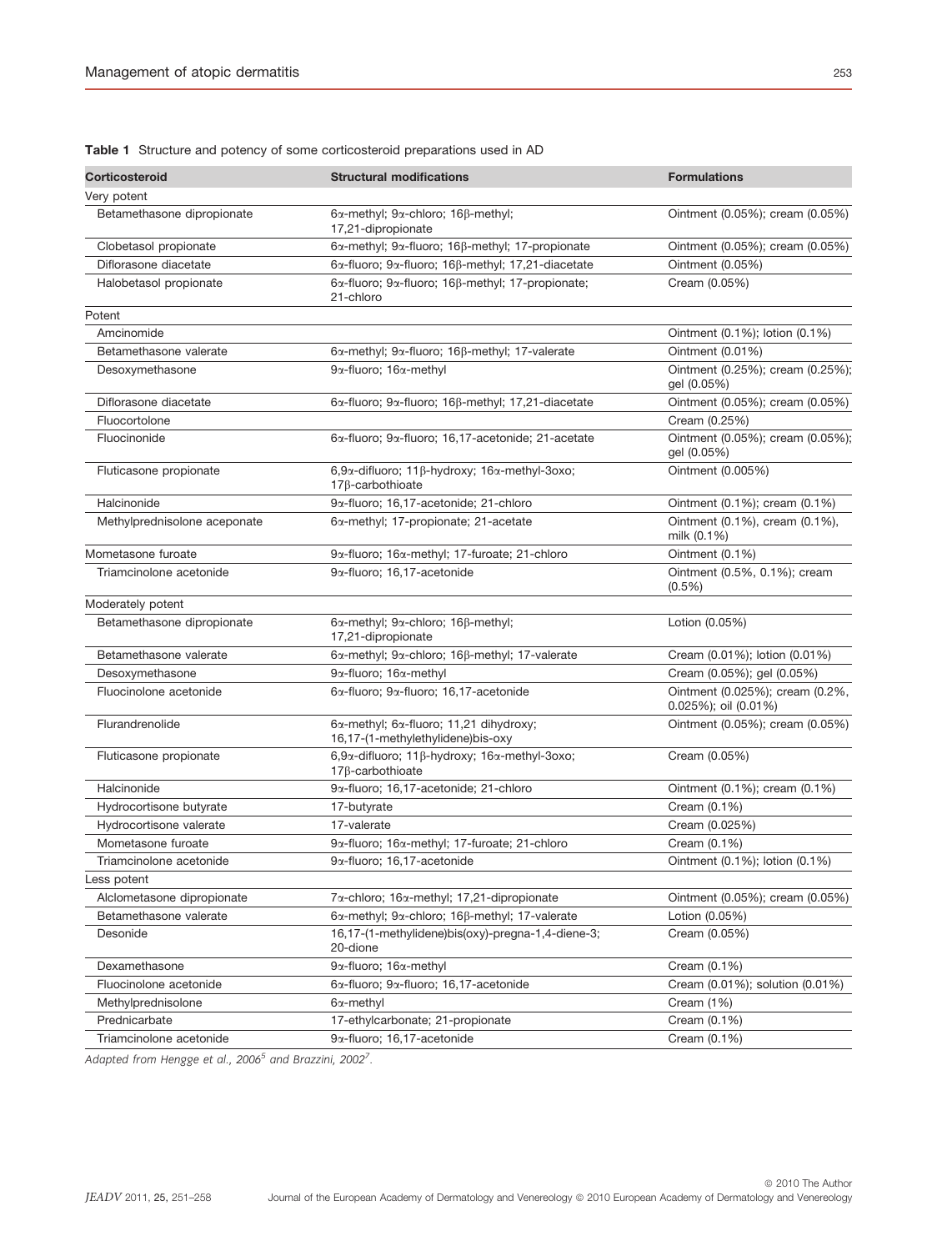

Figure 3 Efficacy versus side-effects of corticosteroids. A representation of efficacy versus adverse events [therapeutic index (TIX)] for a number of topical corticosteroids. The clinical compounds (PC, MM, MPA, HCB) have a TIX of 2.0 indicating a very favourable efficacy to adverse events rate. BMV, betamethasone valerate; CP, clobetasol propionate; HCB, hydrocortisone butyrate; PC, prednicarbate; HPA, hypothalamic-pituitary-adrenal; MM, mometasone furoate; MPA, methylprednisolone aceponate; HC, halcinonide; TRI, triamcinolone acetonide. Adapted from Luger et al. $10$ 

receptors (GR) in the cytoplasm to form a complex which then translocates to the cell nucleus and binds to specific DNA-responsive elements. The end result is downregulation of production of pro-inflammatory cytokines such as tumour necrosis factor a (TNFa), interleukin-1a (IL-1a), IL-3, IL-5, granulocyte-macrophage colony stimulating factor and upregulation of other molecules including annexin 1.7,9,12,13,15,16 Increased concentrations of the proinflammatory cytokines IL-1 $\beta$ , IL-6 and TNF $\alpha$  in the cytoplasm sensitize the GR, increasing the rate of corticosteroid binding.17 Secondly, corticosteroids also reduce inflammation by reducing synthesis of pro-inflammatory mediators such as prostaglandins and leukotrienes.<sup>18</sup>

The overall effect of corticosteroid treatment is to suppress the release of arachidonic acid,<sup>19</sup> impair the function and maturation of dendritic cells 20,21 inhibit the migration of leucocytes to sites of inflammation, $\frac{7}{7}$  suppress eosinophil maturation, $\frac{22}{7}$  diminish microvascular leakage in inflamed skin,<sup>23</sup> and reduce collagen synthe- $\sin^{24}$ 

#### Adverse effects of TCs

The most common adverse effects of corticosteroids are local. Rarely, absorption of corticosteroids into the systemic circulation can give rise to systemic effects, $25$  reflecting the fact that their mode of action is non-specific.

Local adverse effects result mainly from mineralocorticoid antiproliferative effects on keratinocytes and fibroblasts, leading to epidermal and dermal thinning.<sup>26</sup> Treatment with TCs may also inhibit epidermal lipid synthesis as well as lipid layer formation and alter stratum corneum integrity, resulting in an impaired epidermal barrier function.27,28 However, disturbed epidermal expression of involucrin, loricrin, filaggrin and keratins in patients with AD was improved upon treatment with TCs.<sup>28</sup>

Changes in gene transcription can lead to adverse events, mainly related to actions on electrolyte and water balance; neoglycogenesis and tissue repair; and inhibition of adenohypophyseal function.<sup>7,13</sup> Concern about serious adverse events associated with corticosteroids can lead in some cases to 'corticosteroid phobia'.29

Skin atrophy, evidenced by thinning of the skin and the presence of telangiectasias and striae in areas of dermis subject to mechanical stress,  $5,9,17$  is, perhaps the best known adverse event associated with TC use. Inhibition of the pituitary-adrenal axis is the most serious.<sup>17,30</sup> Atrophy involves epidermal, dermal and sub-cutaneous tissue and is caused by changed viscoelasticity in those glycoproteins and proteoglycans responsible for interfibrillar adhesion of collagen. $9,17,31$  These changes can occur after a few months of topical therapy and also contribute to the widening of blood vessels.7 Epidermal thinning is caused by a reduction in cell size and is in part reversible. This is not always true of atrophy in deeper skin layers.<sup>32</sup> Striae represent a permanent type of skin atrophy and consist of visible, scar tissue.<sup>5</sup> From the patient perspective, they are, therefore, an important local adverse event associated with long-term TC use, particularly when they occur in highly visible areas.<sup>33</sup>

Small numbers of patients experience either hypersensitivity or resistance to corticosteroids – probably as a result of mutations in the GR.9,30 Perioral dermatitis, tinea incognito, corticoid acne, rosacea, hypertrichosis and hypopigmentation are distressing to patients and can affect compliance. 'Steroid face' is a term used to describe erythema, telangiectasia and rosacea-like symptoms that may develop after prolonged treatment of facial AD. Corticosteroids probably induce degeneration of the follicular epithelium, causing exit of follicular contents.7

The most recent generation of corticosteroids – the non-halogenated corticosteroid diesters – balances potent anti-inflammatory activity with reduced systemic toxicity and weak atrophogenicity.7,34 The remainder of this review concentrates on one member of this group, MPA.

# Use of MPA in AD

# Adaptation of chemical structure to meet the needs of patients

As shown in Fig. 4, MPA has a methyl group at C-6 and both of the alcohol residues attached to the five-membered ring are esterified (a propionate group at C-17 and an acetate group at C-21). Methylation at C-6 increases receptor binding – and therefore potency – while double esterification significantly increases lipophilicity, facilitating rapid and efficient penetration of the stratum corneum and increased bioavailability.<sup>35,36</sup> Unlike other potent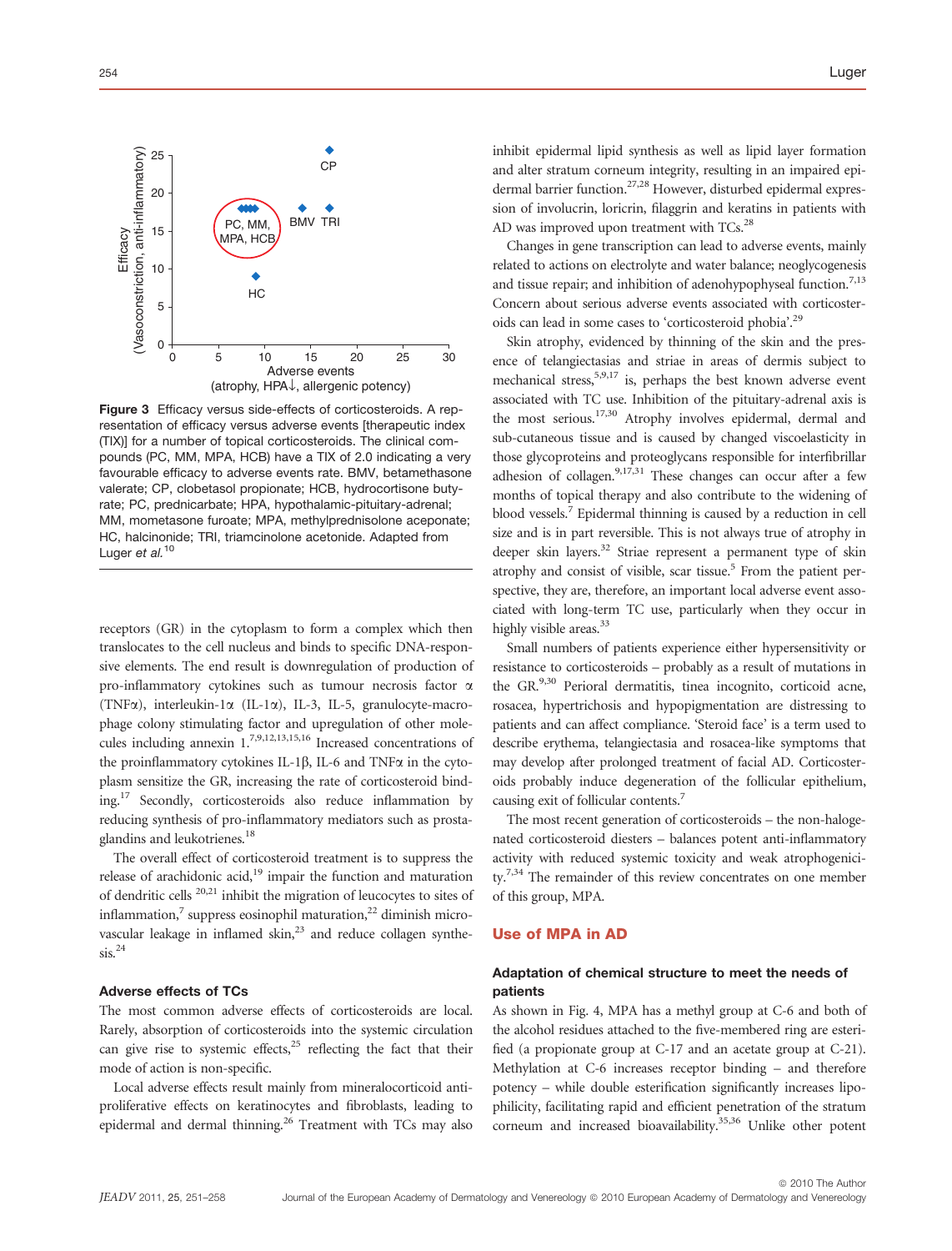

Figure 4 Structures of prednisolone and methylprednisolone aceponate.

corticosteroids, MPA does not contain a halogen at C-9; this contributes to a high degree of dissociation between topical and systemic activity.<sup>36</sup>

MPA is metabolized rapidly by esterases within the epidermis and dermis. Under physiological conditions, the acetate group is preferentially removed to produce the key metabolite methylprednisolone-17-propionate (MPP), which binds three times more strongly to the GR than does  $MPA$ <sup>35,36</sup> This local activation process has been shown to take place more rapidly in inflamed skin than in normal skin, because of the increased concentrations of esterases and therefore the active metabolite is concentrated in damaged skin. $31$  MPP undergoes a rearrangement (acyl migration) of the propionate group from C-17 to C-21, forming methylprednisolone-21-propionate. Once in the skin, methylprednisolone-21-propionate is easily hydrolysed and rendered relatively inactive. Any MPP entering the systemic circulation is rapidly inactivated by conjugation with glucuronic acid, reducing the potential for systemic sideeffects.<sup>37</sup>

## Efficacy of MPA in AD

The onset of activity of MPA is very rapid. A majority of AD patients (50–80%) experience complete or distinct improvement in objective (erythema, vesiculation, weeping, crusting, scaling and lichenification) and subjective (itching, burning and pain)

symptoms within 1 week of treatment according to patients' and physicians' global assessments.38,39 This proportion improves to >90% of patients with longer (up to 3 weeks) treatment.<sup>37,38,40</sup> In particular, MPA provides fast and effective relief from itching and reddening, especially in patients with severe symptoms.<sup>39</sup>

Once-daily MPA has demonstrated good efficacy, with rapid onset of activity in a wide range of patients with AD.41–43 In infants aged <18 months, 85% treated with a milk formulation of MPA experienced complete remission or significant improvement of AD after 3 weeks.<sup>41</sup> Vesiculation was completely absent after 1 week of treatment and no patient had exudation after 3 weeks.41 More than 90% of patients with AD on the hairy part of the scalp experienced complete remission or significant improvement in symptoms (patients' and physicians' global assessment) after  $\sim$ 2 weeks' treatment with once-daily MPA  $(0.1\%)$  solution.<sup>43</sup> Among patients with severe AD flares, 67% of patients were clear of or experienced significant improvement in symptoms (according to Investigator's Global Assessment) after 3 weeks of treatment with MPA 0.1% ointment applied once daily, the same percentage as in patients treated with tacrolimus 0.03% ointment twice daily.<sup>42</sup> A notable  $\sim$ 70% improvement [mean visual analogue scale score (VAS)] in itching was reported after 7 days' treatment, which was reflected in better quality of sleep and a 90% improvement in Eczema Area and Severity Index (EASI) scores by end of treatment. Indeed, MPA was superior to tacrolimus in terms of itching, EASI score and sleep quality. $42$  The authors of this study therefore concluded that these advantages recommended the use of MPA as first line treatment in AD. Patients who recovered from AD flares had a 3.5-fold lower risk of relapse with maintenance therapy of twice-daily emollient applications plus MPA (0.1%) ointment (applied once daily at weekends only) than with emollient alone.44 During 16 weeks of maintenance therapy with MPA, small increases in VAS for intensity of itching  $(\sim 5 \text{ mm})$  and EASI ( $\sim$ 0.5 points) were recorded, but no signs of skin atrophy were observed and no other adverse events were reported.<sup>44</sup> A similar study with intermittent tacrolimus treatment in children with AD also indicated that maintenance therapy can reduce the incidence of flares $45$  – this is significant because tacrolimus is not universally licensed for continuous use because of concerns over its long-term safety. Two of 59 children in the study did experience serious immunosuppression-related events; however, more work would be required to address the concerns raised in the US FDA's black box warning for tacrolimus (see http:// www.fda.gov/Safety/MedWatch/SafetyInformation/SafetyAlertsfor-HumanMedicalProducts/ucm151161.htm).

In healthy volunteers, a comparison of MPA with MM confirmed that, while both fourth-generation TCs were equally effective in reducing UVB light-induced skin erythema, there were important differences in safety parameters. Atrophogenicity, incidence and severity of telangiectasia and incidence of serum cortisol level suppression were all markedly higher with MM.<sup>46</sup>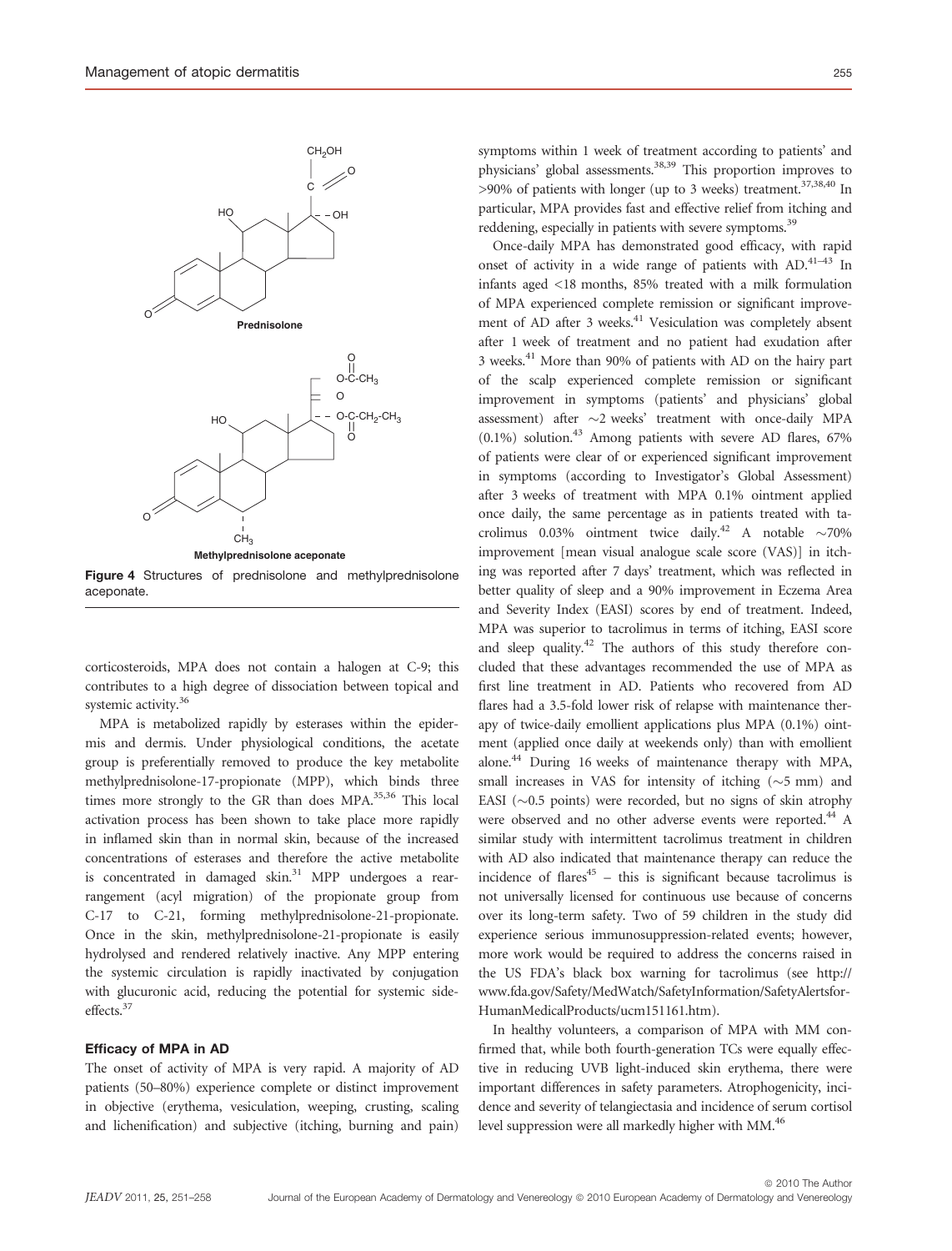#### Once-daily application

Most topical anti-inflammatory medications for AD are applied twice daily. The safety (see below) and efficacy of MPA permit once-daily administration.<sup>36,38,40,42,47,48</sup> As routine skin care products (such as emollients, oils, moisturizers) have to be applied regularly at times that do not interfere with the dosing schedule for medication, once-daily dosing is a great advantage when encouraging patients to comply with the regimen.<sup>42,47</sup> MPA has a very rapid onset of activity, offering the potential to curtail duration of treatment; the low incidence of systemic side-effects may also appeal to patients with 'corticosteroid phobia'.14,38–43,49 Finally, MPA is available in a wide range of formulations, including two ointments, a cream, a lotion and a milk, of equal efficacy that suit the needs of different patient age, skin condition, location of lesions and disease severity.<sup>39,40,49</sup>

# Safety of MPA in AD

A number of studies involving animal models, healthy volunteers and patients have demonstrated that the incidence and severity of adverse effects with MPA are significantly lower than that with other corticosteroids of comparable efficacy, and are similar to those of some less potent corticosteroids.<sup>46,48–50</sup>

#### Short-term local events

MPA is very well tolerated in the majority of patients: the incidence of adverse events is around 5%.<sup>36</sup> Adverse events are almost always mild-to-moderate in severity, $39,40$  and rarely result in treatment discontinuation.40,48,50 The most common local adverse events are mild erythema, sensation of burning, dryness, scaling and rash.39,40 These result from non-specific irritation of the skin and may be attributed to excipients in the formulation rather than to  $\mbox{MPA.}^{50}$ 

#### Longer-term local events

The long-term safety of MPA has been studied in animals, healthy volunteers and in clinical studies.

Animal models. Experiments in animal models indicate that the atrophogenic potential of MPA is low.<sup>36,51</sup> In naked Wistar rats, MPA caused greater skin thinning than did vehicle, but significantly less ( $P < 0.05$ ) than MM after 19 days' treatment.<sup>52</sup> The incidence of telangiectasias was also significantly less ( $P < 0.05$ ) with MPA than with MM.

Healthy volunteers. The atrophogenic potential of MPA (0.1%) in cream and ointment preparations under occlusive conditions was found to be significantly less than that of clobetasol 17-propionate or MM 46,50 but similar to that of betamethasone 17-valerate (BMV).36,50 Under clinical conditions, treatment with MPA (0.1%) cream and fatty ointment twice daily for 8 weeks resulted in a greater incidence of telangiectasias than with vehicle alone but a lower incidence than with  $BMV^{50}$  or  $MM^{46}$  Most (80%) telangiectasias resulting from MPA treatment were rated as 'slight'.46 Daily MPA treatments over an 8-week period reduced skin thickness (as measured by ultrasound imaging); this reduction was slightly more noticeable with the fatty ointment.<sup>50</sup> Treatment with MPA (0.1%) cream affected skin thickness less than did MPA (0.1%) fatty ointment or either formulation of BMV. There were no differences observed between the cream and fatty ointment formulations of MPA in terms of atrophogenic potential<sup>50</sup> or incidences of telangiectasias and skin thinning.<sup>51</sup>

Clinical studies. In pooled study results from 1145 patients with AD, only one heavily pretreated patient had signs of skin atrophy.40 In pooled results from more than 600 patients with AD, two patients experienced atrophy and one developed telangiectasias – although in one case each, the atrophy and telangiectasias appeared within days of starting treatment, suggesting that treatment was unmasking pre-existing conditions.<sup>50</sup>

The range and severity of skin irritation events were similar between patients treated with long-term maintenance therapy (two doses per week) and acute therapy, but the incidence of events was higher in the MPA group (15%), although not higher than with emollient alone  $(24%)$ .<sup>44</sup>

#### Systemic events

Absorption of corticosteroids into the systemic circulation can cause a number of specific and non-specific symptoms. Nonspecific symptoms include hyperglycaemia, hypertension, leucocytosis and potassium and sodium shifts.<sup>5</sup> The rapid onset of action of MPA, followed by inactivation of its metabolites following absorption, confers a lower risk of unwanted systemic effects. No non-specific systemic events were observed in patients treated with MPA  $(0.1\%)$  ointment for 3 months.<sup>50</sup>

The most concerning systemic effect of corticosteroids is suppression of the hypothalamic-pituitary-adrenal (HPA) axis. In humans, this is measured as reduction in serum cortisol concentrations, and anomalies in the circadian rhythm. Degree of adrenal suppression is dependent on duration of treatment, drug potency, area of skin covered and condition of the skin.<sup>31</sup>

Animal models. In rats, MPA did not suppress cortisol, as assessed by measuring the weight of the thymus, even after 43 days of treatment.<sup>36</sup>

Healthy volunteers. In one small study using occlusive treatment with MPA (0.1%) ointment over 60% of the body surface,<sup>46</sup> 5 of 10 healthy volunteers experienced changes neither in serum cortisol levels nor in circadian rhythm after 6 days, two had suppressed circadian rhythm but no cortisol changes and the remainder had depressed cortisol levels and altered circadian rhythm.

In another study in 100 healthy volunteers using 40 g topical MPA (0.1%) applied daily over 60% of the body surface, with skin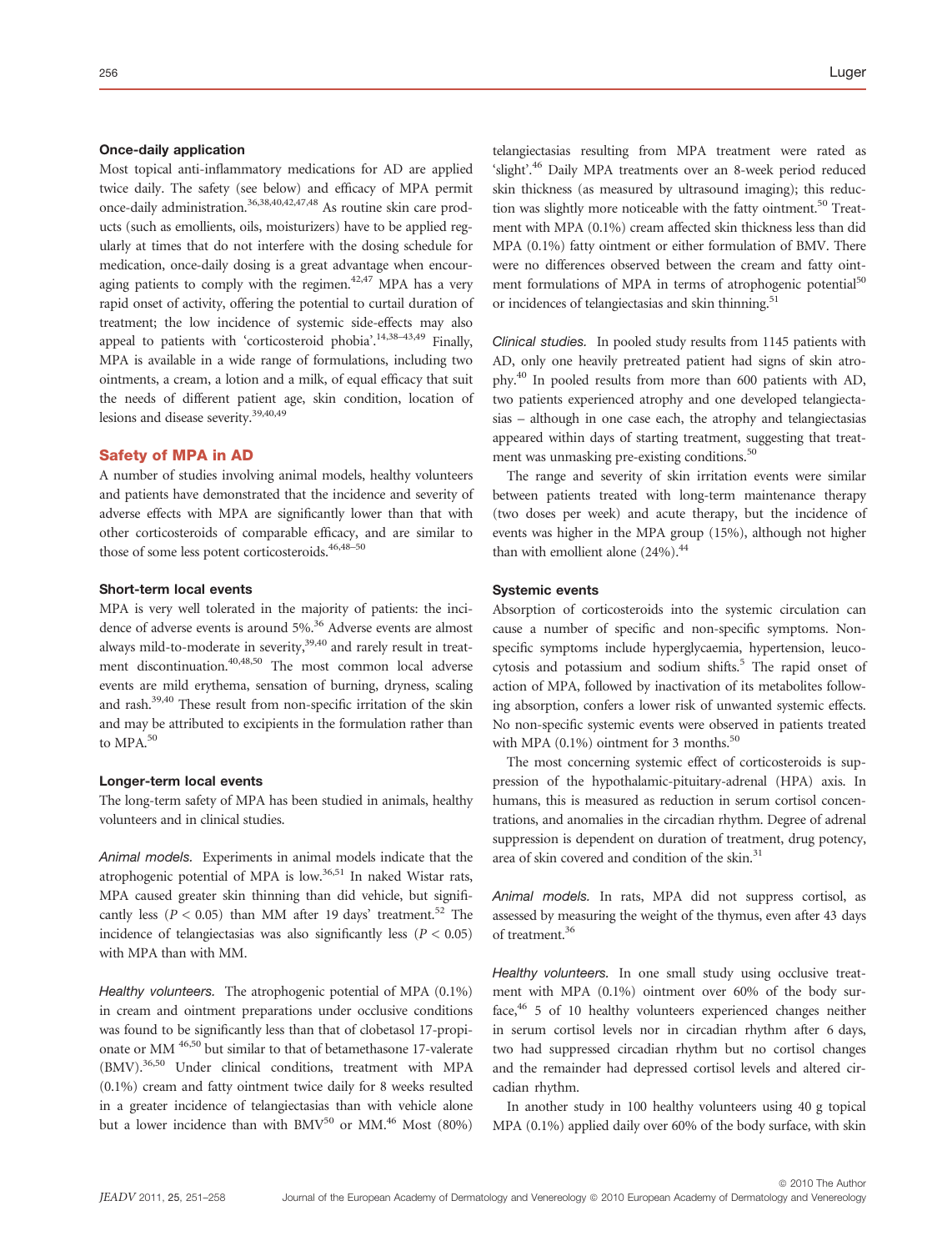Clinical studies. Four adult patients with AD involving 40–60% of the skin surface treated with 30 g MPA (0.1%) fatty ointment (15 g twice daily) for 7 days similarly experienced no effects on the HPA axis. A long-term study of MPA fatty ointment (1–3 times daily application) in chronic dermatoses showed no evidence of suppressed endogenous cortisol secretion in 45 adult patients over a 4-month period.<sup>50</sup>

#### Safety in children

AD is more prevalent in children than in adults. Children's smaller size, increased vulnerability of the skin (particularly in infants) and the potential necessity for long-term treatment means that the safety of medications is of greater concern in this population. Systemic effects are of most concern because over-use can result in restricted growth and development in children.<sup>41</sup> Nevertheless, the effects of topical steroids are marginal, in comparison with the influence of extent of the disease.<sup>53</sup>

Several formulations of MPA, including a milk, are indicated for use in young children. In clinical trials, no adverse events were recorded in children younger than 4 years of age who received once-daily applications of the milk formulation of MPA for up to 14 days.<sup>41</sup> In a range of trials  $(N = 213)$  with children aged 4 months to 15 years with mild, moderate or severe AD treated once-daily with MPA (0.1%) ointment for up to 21 days, adverse events were mostly absent. Some cases of mild burning sensation were recorded and very few children experienced infectious skin diseases.48,54,55 There were no discontinuations because of adverse events in these trials. Cortisol levels remained at baseline concentrations in children treated with MPA for 1 week.<sup>48</sup>

# **Conclusions**

While emollients are an important basis for treatment in AD, management of acute exacerbations requires the additional use of anti-inflammatory therapy to treat flares and alleviate symptoms such as itching. Corticosteroids have been the gold standard treatment for AD for over 50 years, providing rapid relief of symptoms and a reduction in inflammation. The most recent generation of corticosteroids balances high potency with low incidence of local adverse events and absence of systemic events. MPA – with increased lipophilicity and binding affinity for the GR – typifies this new, optimized generation. Its local activation in the skin, followed by rapid inactivation of metabolites, minimizes the risk of systemic adverse effects. The rapid onset of activity of MPA, high efficacy and potency and very low incidence of adverse events in patients treated with a range of formulations of MPA (0.1%), together with availability of once-daily dosing, a major benefit for patient acceptability and compliance with treatment, make MPA an effective and well-tolerated choice for a wide range of patients with AD. In addition, the recently proposed intermittent use of topical corticosteroids – proactive treatment – with a favourable safety profile such as MPA provides a novel, safe and effective approach to control AD.

# Acknowledgements

Prof. Luger would like to thank Jane Tricker and Marian East of MedSense Ltd for editorial assistance in the preparation of this manuscript.

#### **References**

- 1 Ross T, Ross G, Varigos G. Eczema: practical management issues. Aust Fam Physician 2005; 34: 319–324.
- 2 Akdis CA, Akdis M, Bieber T et al. Diagnosis and treatment of atopic dermatitis in children and adults: European Academy of Allergology and Clinical Immunology/American Academy of Allergy, Asthma and Immunology ⁄ PRACTALL Consensus Report. Allergy 2006; 61: 969–987.
- 3 Szczepanowska J, Reich A, Szepietowski JC. Emollients improve treatment results with topical corticosteroids in childhood atopic dermatitis: a randomized comparative study. Pediatr Allergy Immunol 2008; 19: 614–618.
- 4 Daniels R, Knie U. Galenics of dermal products vehicles, properties and drug release. J Deutsch Dermatol Ges 2007; 5: 367–383.
- 5 Hengge UR, Ruzicka T, Schwartz RA, Cork MJ. Adverse effects of topical glucocorticosteroids. J Am Acad Dermatol 2006; 54: 1–15.
- 6 Wiedersberg S, Leopold CS, Guy RH. Bioavailability and bioequivalence of topical glucocorticoids. Eur J Pharm Biopharm 2008; 68: 453–466.
- 7 Brazzini B, Pimpinelli N. New and established topical corticosteroids in dermatology: clinical pharmacology and therapeutic use. Am J Clin Dermatol 2002; 3: 47–58.
- 8 Täuber U. Dermatocorticosteroids: structure, activity, pharmacokinetics. Eur J Dermatol 1994; 4: 419–429.
- 9 Woźniacka A, Sysa-Jędrzejowska A. Topical steroids a new approach after 50 years. Med Sci Monit 2001; 7: 539–544.
- 10 Luger T, Loske K, Elsner P et al. Topical skin therapy with glucocorticosteroids – therapeutic index. J Deutsch Dermatol Ges 2004; 7: 629– 634.
- 11 Fokkens WJ, Godthelp T, Holm AF, Klein-Jan A. Local corticosteroid treatment: the effect on cells and cytokines in nasal allergic inflammation. Am J Rhinol 1998; 12: 21–26.
- 12 Almawi W, Melemedjian O, Rieder M. An alternate mechanism of glucocorticoid anti-proliferative effect: promotion of a Th2 cytokinesecreting profile. Clin Transplant 1999; 13: 365-374.
- 13 Nawata H, Okabe T, Yanase T, Nomura M. Mechanism of action and resistance to glucocorticoid and selective glucocorticoid receptor modulator to overcome glucocorticoid-related adverse effects. Clin Experiment Allergy Rev 2008; 8: 53–56.
- 14 Haria M, Balfour JA. Methylprednisolone aceponate. A review of its pharmacological properties and therapeutic potential in the topical treatment of eczema. Clin Immunother 1995; 3: 241–253.
- 15 Guyre PM, Girard MT, Morganelli PM, Manganiello PD. Glucocorticoid effects on the production and actions of immune cytokines. J Steroid Biochem 1988; 30: 89–93.
- 16 Biola A, Pallardy M. Mode of action of glucocorticoids. Presse Med 2000; 29: 215–223.
- 17 Falus A, Biró J, Rákász E. Cytokine networks and corticosteroid receptors. Ann N Y Acad Sci 1995; 762: 71–77.
- 18 Valencia IC, Kerdel FA. Topical corticosteroids. In: Wolff K, Goldsmith LA, Katz SI et al., eds. Fitzpatrick's Dermatology in General Medicine, 7th edn. McGraw Hill, New York, NY, 2007: 2102–2106. Chapter 216.
- 19 Blackwell GJ, Carnuccio R, Di Rosa M et al. Macrocortin: a polypeptide causing the anti-phospholipase effect of glucocorticoids. Nature 1980; 287(5778): 147–149.